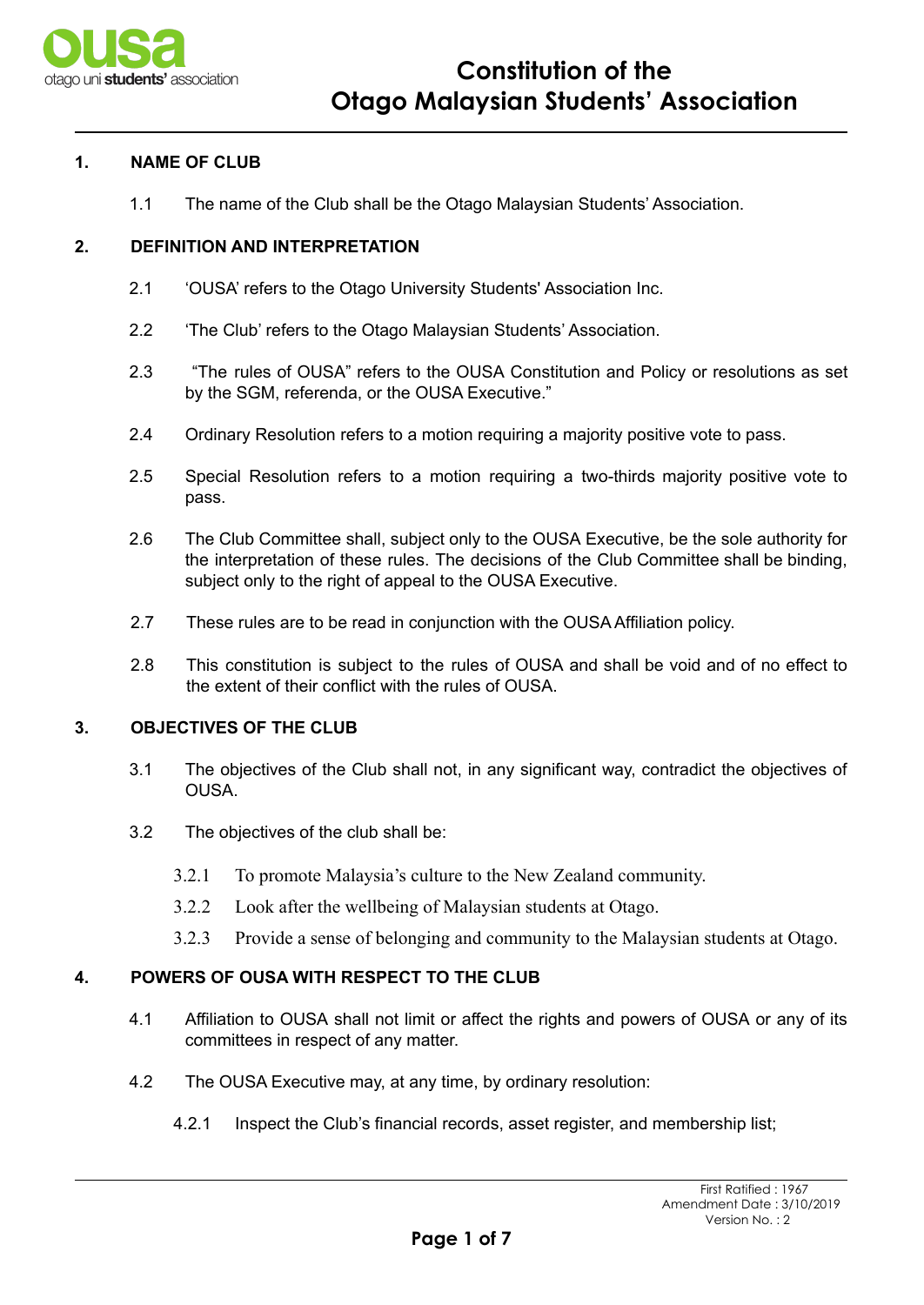

- 4.2.2 Appoint a committee to conduct an examination of the affairs of the Club and to report thereafter to the OUSA Executive;
- 4.2.3 Convene a Special General Meeting of the Club for any purpose;
- 4.2.4 Appoint a temporary Club Committee to replace the regular Club Committee for such time, and with such powers, as the OUSA Executive may determine;
- 4.2.5 Disaffiliate the Club.

## **5. POWERS OF THE CLUB**

- 5.1 The Club is not formed for the pecuniary gain of its members.
	- 5.1.1 The Club may make payment as reasonable remuneration to any servant or officer of The Club or the payment of reasonable expense to any authorised representative or delegate of the Club.
	- 5.1.2 Reasonable remuneration shall not exceed market rates for the provision of equivalent goods or services.

# **6. AFFILIATION**

- 6.1 The Club shall be affiliated to OUSA.
- 6.2 The Club and its members present and future shall be bound by the rules of OUSA, and every such Club and all such members shall be so bound in all respects. Where the OUSA constitution is not expressly mentioned in the constitution of the Club, the provisions of the OUSA constitution shall be read into the document.
- 6.3 The Club's affiliation to OUSA shall automatically lapse if The Club fails or ceases to comply with the OUSA Affiliation Policy or Section 18 of the OUSA Constitution and Rules.
- 6.4 The Club shall not become affiliated to or in any way connected with any other organisation without the consent of the OUSA Executive.
	- 6.4.1 Any affiliation to any other body entered into without the OUSA Executive's consent shall be null and void.
- 6.5 The Club is also affiliated with Education Malaysia New Zealand.

# **7. LIABILITIES INCURRED BY THE CLUB**

- 7.1 The Club shall not enter into any loan agreement of a value greater than NZ\$1000 without approval by ordinary resolution of the OUSA Executive.
- 7.2 OUSA shall not be responsible for any liabilities or debts incurred by the Club.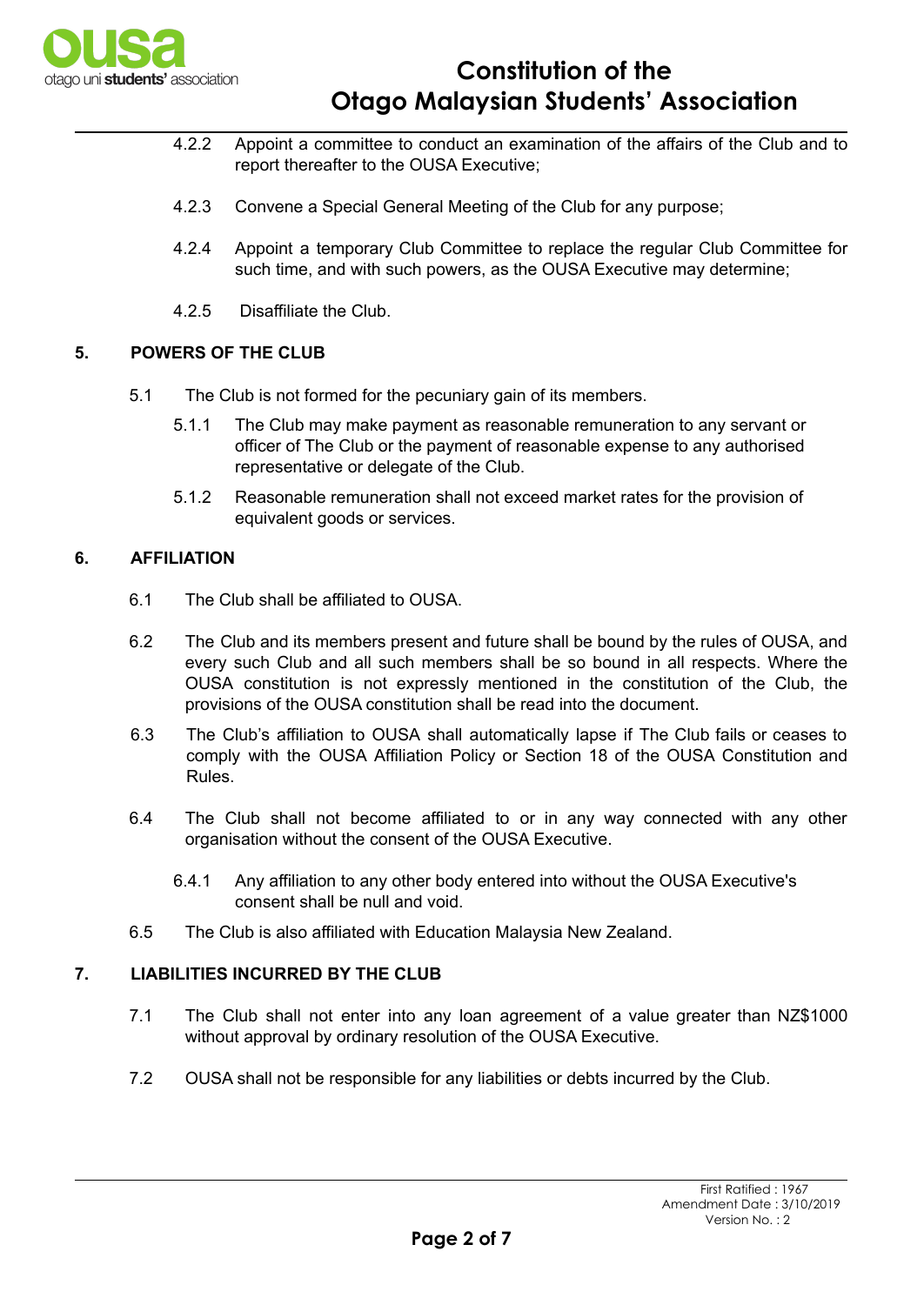

#### **8. MEMBERSHIP**

- 8.1 The Club shall, in normal circumstances, have no less than 75% of total membership comprised of OUSA/OPSA members.
- 8.2 The Club shall in normal circumstances have no less than ten members.
- 8.3 Membership of the Club shall be open to all members of OUSA/OPSA.
- 8.4 Membership can be restricted to a subsection of OUSA/OPSA members provided that the restrictions do not contravene the laws of New Zealand.
- 8.5 Persons shall become members of the Club when an application for membership is given in writing to the Club Committee and accompanied with the annual subscription fee (if applicable).
- 8.6 The Club shall only levy upon its members such fees or subscriptions as have been ratified by the AGM of the Club.
- 8.7 Any member of the Club who does not pay any required subscription within one calendar month of joining shall not be permitted to exercise the privileges of membership until the subscription is paid.
- 8.8 Membership shall be deemed to continue until a formal resignation is received by the Club Committee or by the end of the calander year.
- 8.9 A club member may not be suspended or expelled unless the committee resolves to do so by special resolution.
	- 8.9.1 The suspended member will be relieved of any powers and responsibilities and is not permitted to attend club activities.
	- 8.9.2 A special general meeting must be called within three months to expel the member or the suspension lapses.
- 8.10 The following procedure must be used to expel a club member:
	- 8.10.1 Written notice of any meeting regarding the expulsion and of the basic allegations and charges against the member must be received in person 30 days prior to the meeting taking place.
	- 8.10.2 That a special general meeting is called which the member to be expelled may attend in person, or submit in written form, grounds for his or her defence.
	- 8.10.3 The motion to expel a club member must be passed by special resolution.
	- 8.10.4 That the member is informed in writing of the decision of the meeting and the length of his or her expulsion.
- 8.11 Where a member of the Club is expelled, that member shall have the right of appeal to the OUSA Executive.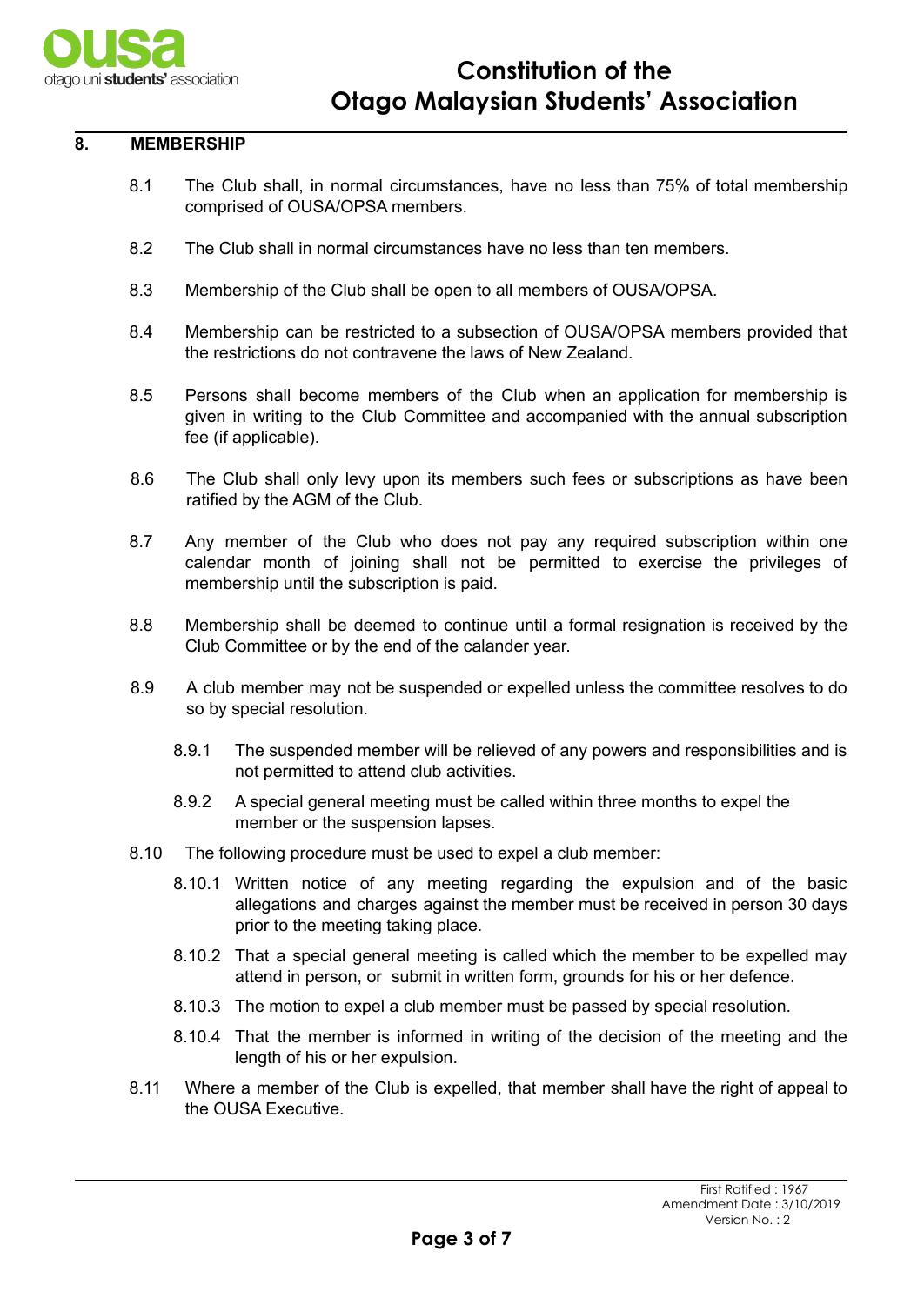

## **9. ANNUAL GENERAL MEETING (AGM)**

- 9.1 The Annual General Meeting (AGM) of the Club shall be held during the month of September at such time and place as the Club Committee shall decide.
- 9.2 The AGM shall be held for the following purposes:
	- 9.2.1 To receive, from the Club Committee, a report of the proceedings of the previous year and a statement of the Club accounts;
	- 9.2.2 To elect the officers of the Club Committee for the following year;
	- 9.2.3 To conduct any general business.
- 9.3 The President, or in their absence any member appointed by the meeting, shall be chair of the meeting.
- 9.4 Every motion shall be moved by one Club member and seconded by another.
- 9.5 Every member present shall be entitled to one vote,
	- 9.5.1 In the case of an equality of votes the Chair shall have a second or casting vote.
- 9.6 The quorum shall be 20 per cent of the Club's total members or 6 members, whichever is greater.
- 9.7 At least 14 days notice of the AGM shall be given to all members, by posting a notice on the OUSA notice board and/or Otago Malaysian Students' Association's Facebook and Instagram page.
	- 9.7.1 The notice shall include an agenda of business to be conducted at the AGM.

# **10. SPECIAL GENERAL MEETINGS AND NO CONFIDENCE VOTES**

- 10.1 The Club Committee on their own behalf or on the signed request of a quorum of members may at any time call a Special General Meeting.
	- 10.1.1 If the Club Committee does not call a meeting within 14 days of receiving such a request, the requestors may themselves call a Special General Meeting.
	- 10.1.2 Notice of a Special General Meeting shall be given in the manner described above for an AGM.
- 10.2 The conduct, voting procedures and quorum of a Special General Meeting shall be the same as those prescribed for the AGM.
- 10.3 At any Special General Meeting a motion of no confidence in the Club Committee, or any member thereof, may be passed by special resolution provided that 14 days notice of such intention has been given.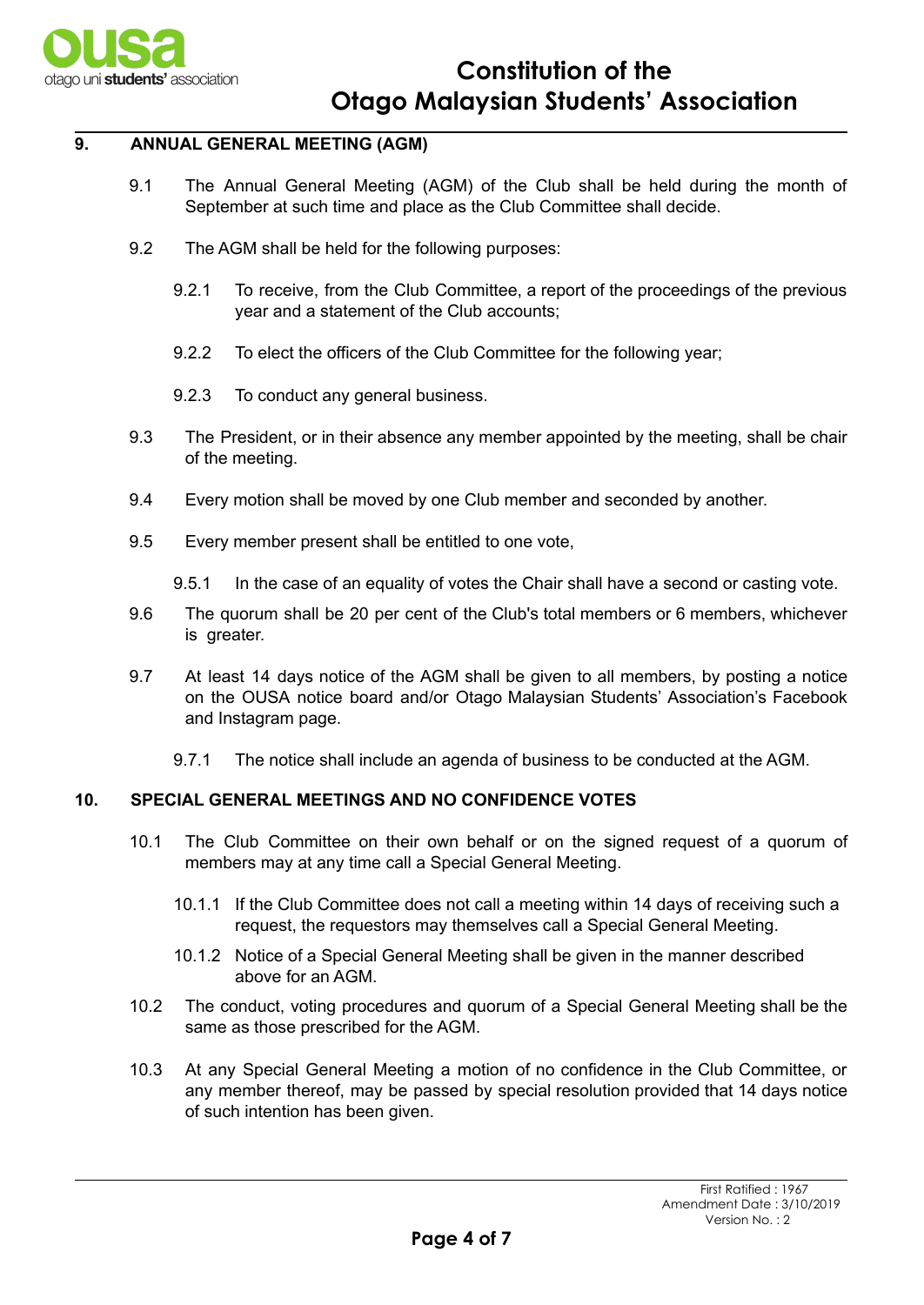

# **Constitution of the Otago Malaysian Students' Association**

- 10.3.1 On the passing of such motion, the Committee member shall be deemed to have resigned and the meeting shall then have the power to, and may proceed to, elect a new Committee member to the vacant position (s).
- 10.3.2 Such new member shall hold office until the next AGM.

# **11. CLUB OFFICERS AND THEIR ELECTION**

- 11.1 The management and control of the Club shall be deputed to the officers of the club who represent the Committee of the Club.
- 11.2 The committee of the clubs shall consist of a maximum of (15) people, being President, Vice President 1, Vice President 2, Secretary, Treasurer, Sports Officer, Activities Officers(2), Food Officers(2), Mass Media Officers(2), and 3 General Committee, all of whom shall be elected at the Annual General Meeting.
- 11.3 Every candidate for office shall be nominated at the meeting by one member of the Club and seconded by another.
- 11.4 Every member present at the meeting shall be entitled to one vote.
- 11.5 In the event of two or more candidates receiving an equal number of votes, the chair of the meeting shall have a second or casting vote.
- 11.6 The Club Officers shall hold office for one year following their appointment or until an officer resigns.
	- 11.6.1 Such resignation shall be effective immediately upon receipt in writing by the committee.
	- 11.6.2 If a vacancy on the Club Committee occurs during the year, providing that a quorum remains, the Club Committee may appoint any member to fill such a vacancy, unless it has occured due to a no confidence vote.
	- 11.6.3 If a vacancy occurs due to a no confidence vote then section 10 of this constitution applies.

## **12. THE CLUB COMMITTEE**

- 12.1 The Club Committee shall have full power at its meetings to deal with all matters relating to the objectives of the Club.
	- 12.1.1 Any matters relating to the interpretation of these rules;
	- 12.1.2 Except where power is vested in the Club at a general meeting.
- 12.2 All decisions shall be valid and binding on the members, only so far as they do not conflict with these rules, the rules of OUSA, or decisions of the OUSA Executive.
- 12.3 The Club Committee shall meet at such times as it deems fit.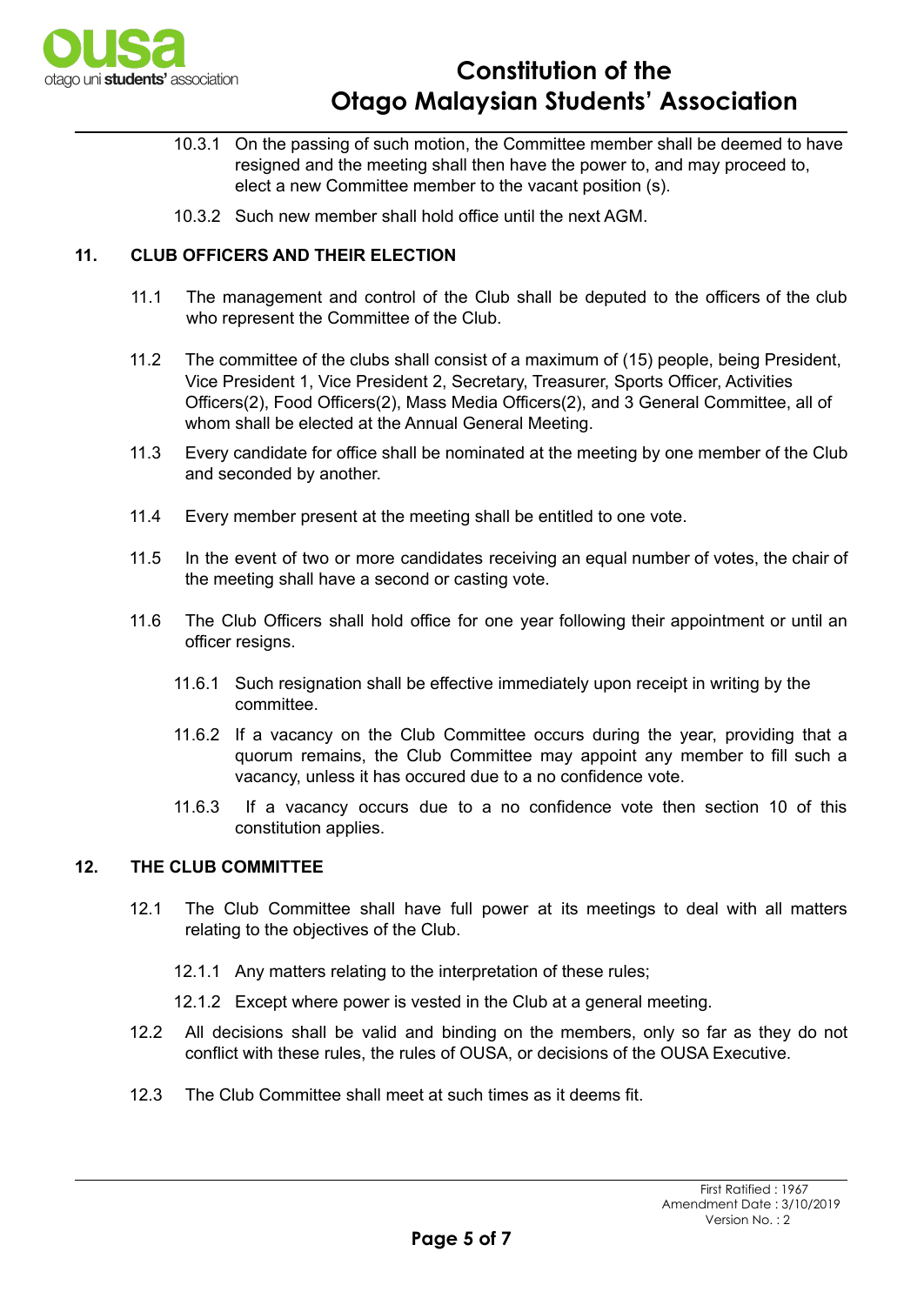

# **Constitution of the Otago Malaysian Students' Association**

- 12.4 The President, or in their absence, any member appointed by the Club Committee, shall, in the case of an equality of votes, have a second or casting vote at all Club Committee meetings.
- 12.5 The quorum for Club Committee meetings shall be at least 9 Club Committee members.
- 12.6 One member of the Club Committee shall be elected to represent the Club on the OUSA Affiliated Clubs Council.

## **13. FINANCE, PROPERTY AND RECORDS OF THE CLUB**

- 13.1 The funds of the Club shall be in the control of the Club Committee, which will depute the Treasurer to manage them.
- 13.2 The Treasurer shall also:
	- 13.2.1 Keep a true record and account of all the receipts and payments of the Club including bank statements;
	- 13.2.2 Prepare the statement of accounts and balance sheet for the financial year;
	- 13.2.3 Keep the Club's asset register up to date.
- 13.3 The Secretary and Vice-Secretary shall:
	- 13.3.1 Keep a true record and account of the proceedings and meetings of the Club and the Club Committee;
	- 13.3.2 Keep a correct and up to date membership list;
	- 13.3.3 Conduct and archive all correspondence relating to the club.

## **14. DISAFFILIATION OF THE CLUB FROM OUSA**

- 14.1 A club may disaffiliate from OUSA at any time by notifying the CDO in writing.
	- 14.1.1 Such notification will provide reasons for why the club is disaffiliating from OUSA.
	- 14.1.2 Notification will be provided by supplying the Club's AGM Minutes to that effect.

# **15. DISSOLUTION OF THE CLUB**

- 15.1 If the club's committee members are unable to be contacted using all possible means for a period of six months the club will be deemed to be dissolved.
- 15.2 Upon dissolution of the Club:
	- 15.2.1 All funds remaining after debts have been cleared will be distributed to Otago University Students' Association.
	- 15.2.2 All assets will be distributed to Otago University Students' Association.